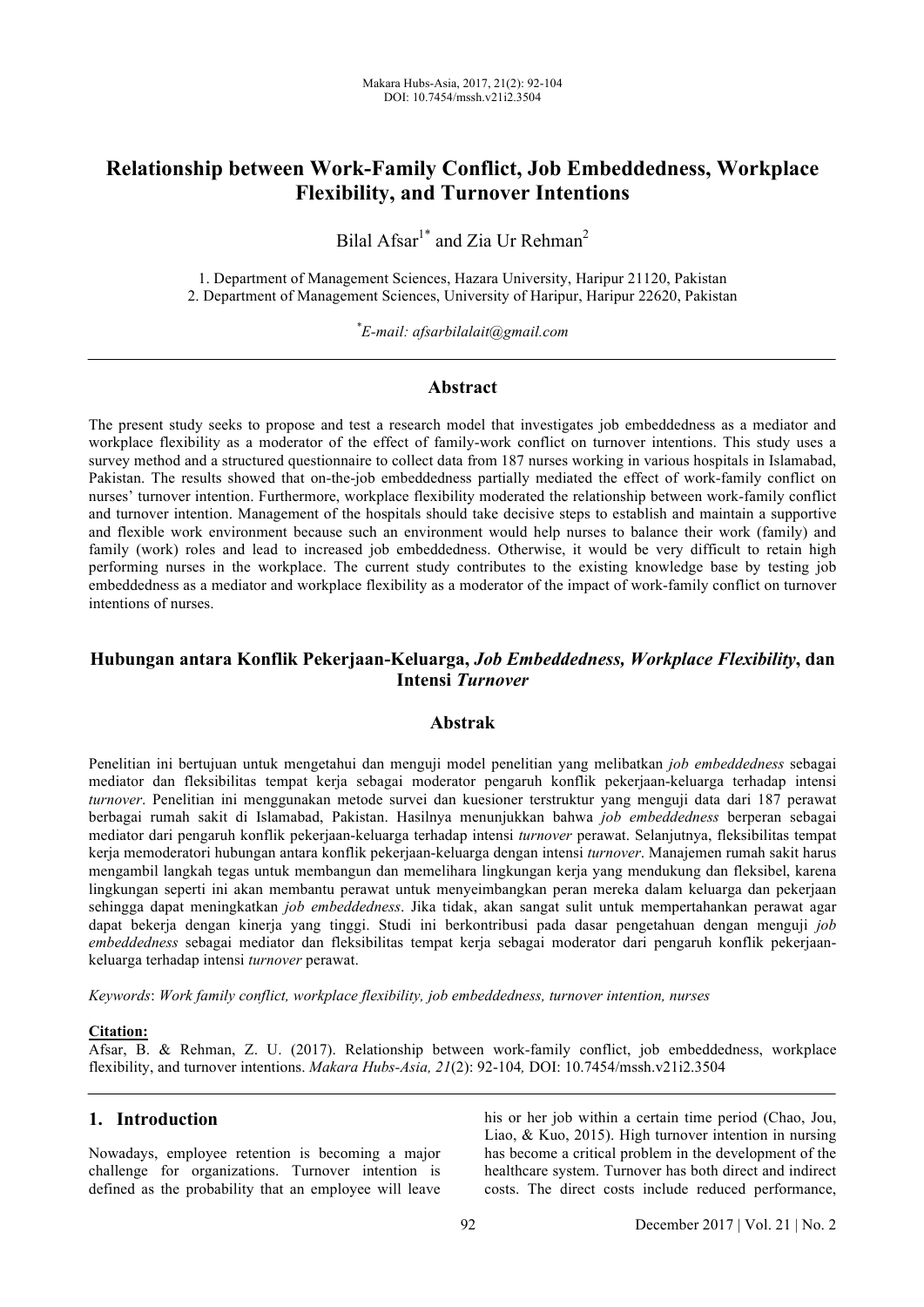recruitment costs, training of new hires, and paying workers overtime to cover vacated posts (Lambert & Hogan, 2009). Turnover intention is always affected by various aspects, for example job strain (Heponiemi, Presseau, & Elovainio, 2016), job burnout (Moreno-Jiménez, Gálvez-Herrer, Rodríguez-Carvajal, & Sanz Vergel, 2012), job satisfaction (Tziner, Rabenu, E., Radomski, & Belkin, 2015), organizational commitment (Lambert, Hogan, & Barton, 2001), etc.

Although employee turnover is driven by different reasons, having stressful working conditions is considered one of the most common factors in pushing employees out of an organization. Given this reality, research should delve deeper into the more intricate details of the relationship between job stress and turnover intention. An enriched perspective can be gained by unveiling the underlying cause that discourages stressed employees to stay with their employer. With this being said, numerous studies have identified work–family conflict as a significant cause of undesired influences on both the individuals and the organizations. Amongst many reasons that contribute to an employee's turnover intentions, one of the most important is work-family conflict. Work–family conflict is defined as a form of inter-role conflict that appears when it is difficult to balance the pressure of work and family (Greenhaus & Beutell, 1985). Some studies in other countries indicate that work–family conflict could positively affect turnover intention (Blomme, Van Rheede, & Tromp, 2010; Özbağ & Ceyhun, 2014). Some studies reported that there were neither direct nor indirect relationships between work–family conflict and turnover intentions (Boamah & Laschinger, 2016).

Individuals find it difficult to balance their roles between family and work and thus suffer from stress, leading to dissatisfaction, burnout, and leaving intention (Shockley & Singla, 2011). Due to continuous pressure to perform better in order to compete and stay successful, the organizations heavily depend on their employees and hence transfer this pressure onto employees to work for longer hours with more commitment and involvement. In the context of hospitals, this pressure is even more aggravating. The success of a hospital depends on the quality of service provided to its patients, and a major part of that quality relates to the employees in the hospital.

In hospitals, nursing staff and doctors face emergency situations leading to unpredictable work scheduling requirements, nontraditional working hours, including evenings, nights and rotating shifts, long working hours, uncertain work situations leading to additional work, minimal control over work hours and continuous pressure to keep the patients and their attendants satisfied and happy, despite laborious and exhausting work hours (Flinkman, Leino-Kilpi, & Salanterä, 2010). In such circumstances, when the nature and tasks of the job are overwhelming, emotionally as well as physically, it becomes extremely difficult to balance the demands of work life with the demands of family life. Under consistent pressure to balance these two sides, individuals become dissatisfied with the organization and may want to quit their job in order to find another organization with better balance (Stordeur & D'Hoore, 2007).

Research has shown that in complex, uncertain and high quality service oriented jobs, managers should provide flexibility to employees to keep them motivated to be more productive. Work life and family life can be balanced effectively if the individual has the authority to flexibly decide their working hours to avoid paradoxical situations between family and work (Podsakoff, LePine,  $&$  LePine, 2007). The alternate working arrangements such as flexible working hours and work sharing have been found to improve work family balance. The consequences of work-family conflict are well understood in literature (Eby. Casper, Lockwood, Bordeaux, & Brinley, 2005). Work-family conflict has implications for employee work performance (Haar, 2013), satisfaction and commitment (Shockley & Singla, 2011).

Much less is understood about the impact of workfamily conflict on employee turnover. Work-family conflict prompts a series of role conflicts that create personal stress (Eby et al., 2005; Farquharson et al., 2012). In some circumstances, this stress will prompt the employee to disengage from their job and the organization and begin to seek alternatives outside the organization (Greenhaus, Collins, Singh, & Parasuraman, 1997). In these cases, stress is likely to lead to increased leaving intention. In the same vein, work-family conflict dampens employee job satisfaction and affective commitment (Rode, Rehg, Near, & Underhill, 2007).

This paper suggests a complementary account of how work-family conflict may lead to employee turnover, drawing on the Job Embeddedness Theory. Specifically, this paper proposes that an employee's job embeddedness mediates the effect of work-family conflict on turnover intentions. Job embeddedness refers to the formal or informal connections and perceived compatibility between a person and an institution or other people, and the perceived material and psychological costs of leaving a job (Zhang, Fried & Griffeth, 2012). Furthermore, workplace flexibility moderates the relationship between job embeddedness and turnover intentions (Figure 1). Workforce flexibility refers to the autonomy provided to employees to decide working hours, shifts, work sharing, and alternate working arrangements (Eby et al., 2005).

The arguments and evidence of this paper bring several contributions to literature. First, researchers such as Chang, McDonald and Burton (2010) have called for a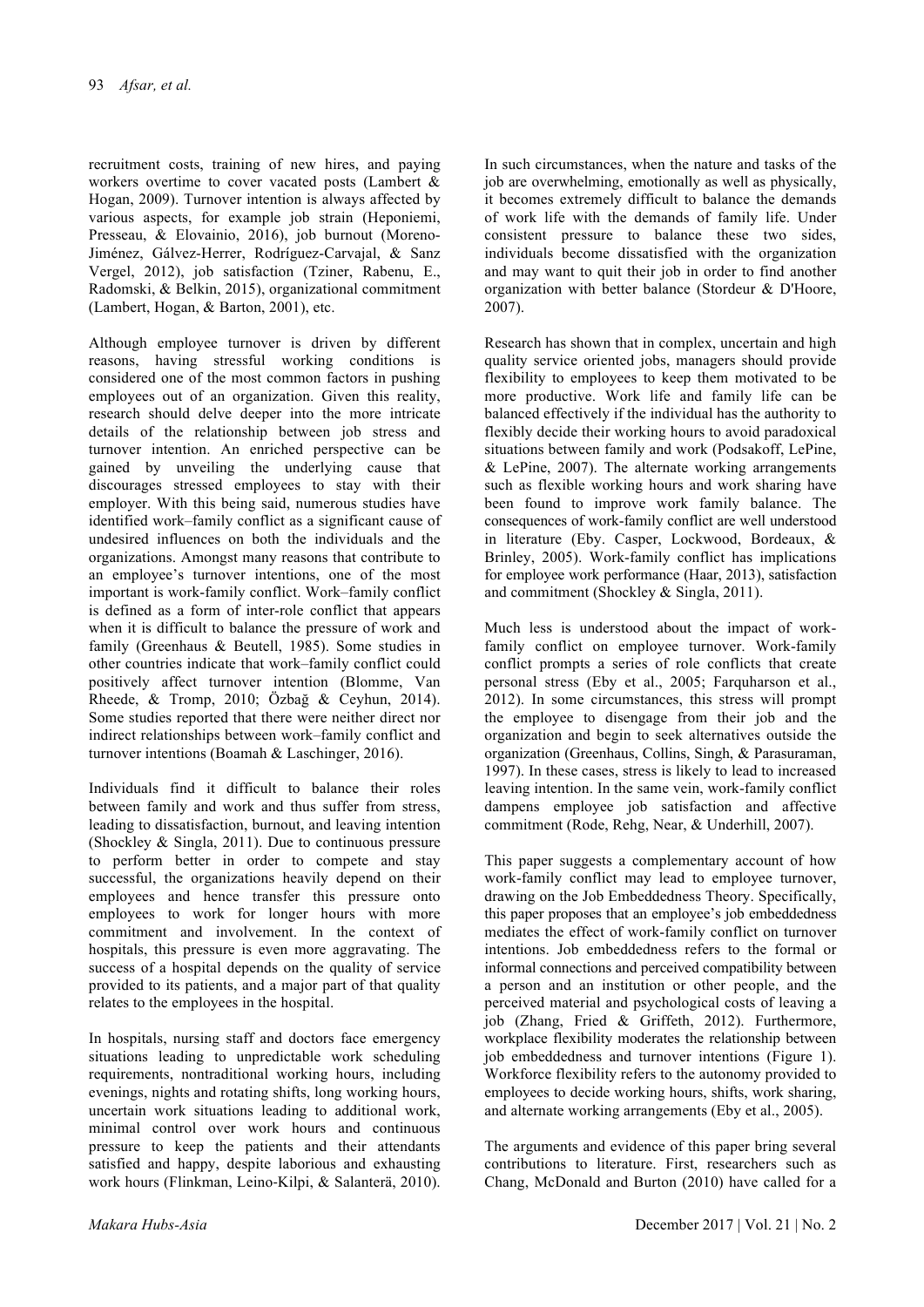broadening of the research methods used to analyze work-family conflict. This paper supplements existing work-family conflict literature by demonstrating the non-affective consequences of this conflict on employee attachment to the organization and thus, on employee turnover intention. Second, this paper adds to the Job Embeddedness Theory literature by demonstrating how work-family conflict influences the formation and evolution of employee embeddedness. Despite the rapid development of the JET literature, our understanding of the antecedents of embeddedness remains limited (Zhang et al., 2012). Finally, by understanding how work-family conflict impacts an employee's embeddedness and employee retention intentions, organizational management may become better able to assess the organizational consequences of poorly managed work-life balance.

**Theoretical framework and hypotheses. Workfamily conflict and turnover intention**. Work–family conflict in the nursing profession is inescapable, because the employees in this occupation experience high levels of physical, cognitive, and emotional demands (Buonocore & Russo, 2013; Shacklock & Brunetto, 2012). Both employees and institutions have been affected by the negative outcomes of work-family conflict such as increasing stress levels, lower performance, and decreasing job and life satisfaction (Adkins & Premeaux, 2012). Greenhaus and Beutell (1985) define work–family conflict as inter-role conflict that occurs when one role (work/personal life) imposes responsibilities and requirements that are not compatible with the other role. There has been a lot of research on employee turnover over the last 20 years (Griffeth, Hom, & Gaertner, 2000). Work-family conflicts influence employee behavior and outcomes at the workplace. Previous literature has found that workfamily conflict is associated with lower job satisfaction (Ayree, Luk, & Fields, 1999), burnout (Rupert, Stevanovic, & Hunley, 2009), higher rates of absenteeism (Burke & Greenglass, 1999), overall performance (Witt & Carlson, 2006), turnover intention (Bhave, Kramer, & Glomb, 2010; Cullen & Hammer, 2007) and employee turnover (Henly et al., 2006).

The interference between work life and personal life has been classified as one of the main stressors in the workplace (Gao, Shi, & Wang, 2013). Work stressors, as numerous studies have found, cause negative at-work behavior such as absenteeism and employee turnover. Conflict between family and work settings occur due to a trade off between an individual's role as an employee and as a member of a family. This tradeoff or conflict usually results in tension or stress in two distinct but inter-related dimensions. The first dimension is the tension or stress caused by conflict that arises as a result of roles, duties, responsibilities, tasks, obligations, and requirements of workplace being incompatible with roles and tasks at one's home life, known as Work-Family Conflict (Netemeyer, Boles, & McMurrian, 1996). For example, an employee is unable to fulfill his/her family roles such as parenting duties, a dine out with spouse and/or kids, weekend time with family, etc. due to long and laborious hours of work, tough and extremely important deadlines, over demanding tasks, meetings and travelling. The second dimension is the conflict experienced by employees when they sacrifice their work roles and job duties, responsibilities, tasks, and obligations due to family commitments.

As human beings with a limited amount of energy, employees have a finite number of hours to allocate to work as well as home life. It is difficult to balance between the two because as an employee gives more time to either, the other life suffers a cut back. This zero sum situation results in a paradox in one's ability to reconcile obligations to attend to both lives equally. These conflicts prove detrimental to an employee's potential to perform tasks with peace of mind, thus resulting in job dissatisfaction and lower organizational commitment, leading to increased turnover intentions. The inability to manage both of these important facets of life leads to a state of continuous stress. It is highly likely that an individual would become disengaged in work if he/she is unable to address family responsibilities and would carry that burden to work where he/she might be unable to perform as expected. This would consequently lead to lack of motivation to stay in their current organization, and he/she might decide to quit the organization in order to balance work and family lives. These aforementioned job characteristics seem to be applicable to jobs in hospitals. Hence, we hypothesize the following:

*Hypothesis 1:* Work-family conflict is positively associated with leaving intention.

**Job embeddedness as a mediator.** The Job Embeddedness Theory (JET) from Mitchell, Holtom, Lee, Sablynski, and Erez, (2001) has emerged as an effective paradigm for the analysis of employee retention (Jiang, Liu, McKay, Lee, & Mitchell, 2012). Employee embeddedness has been found to be a reliable predictor of turnover intention and to reliably account for actual turnover when used in conjunction with the Unfolding Theory of Turnover (Zhang et al., 2012). JET provides a useful framework for the analysis of the impact of work-family conflict on employee retention intentions for three inter-related reasons. First, unlike the dominant tradition of turnover theorizing – based on the dissatisfaction-job alternative framework – the JET account recognizes the role of non-affective and structural forces in creating the terrain in which retention and turnover decisions are made. Second, it explicitly recognizes an employee's life out of work. The initial formulation of the JET held the employee to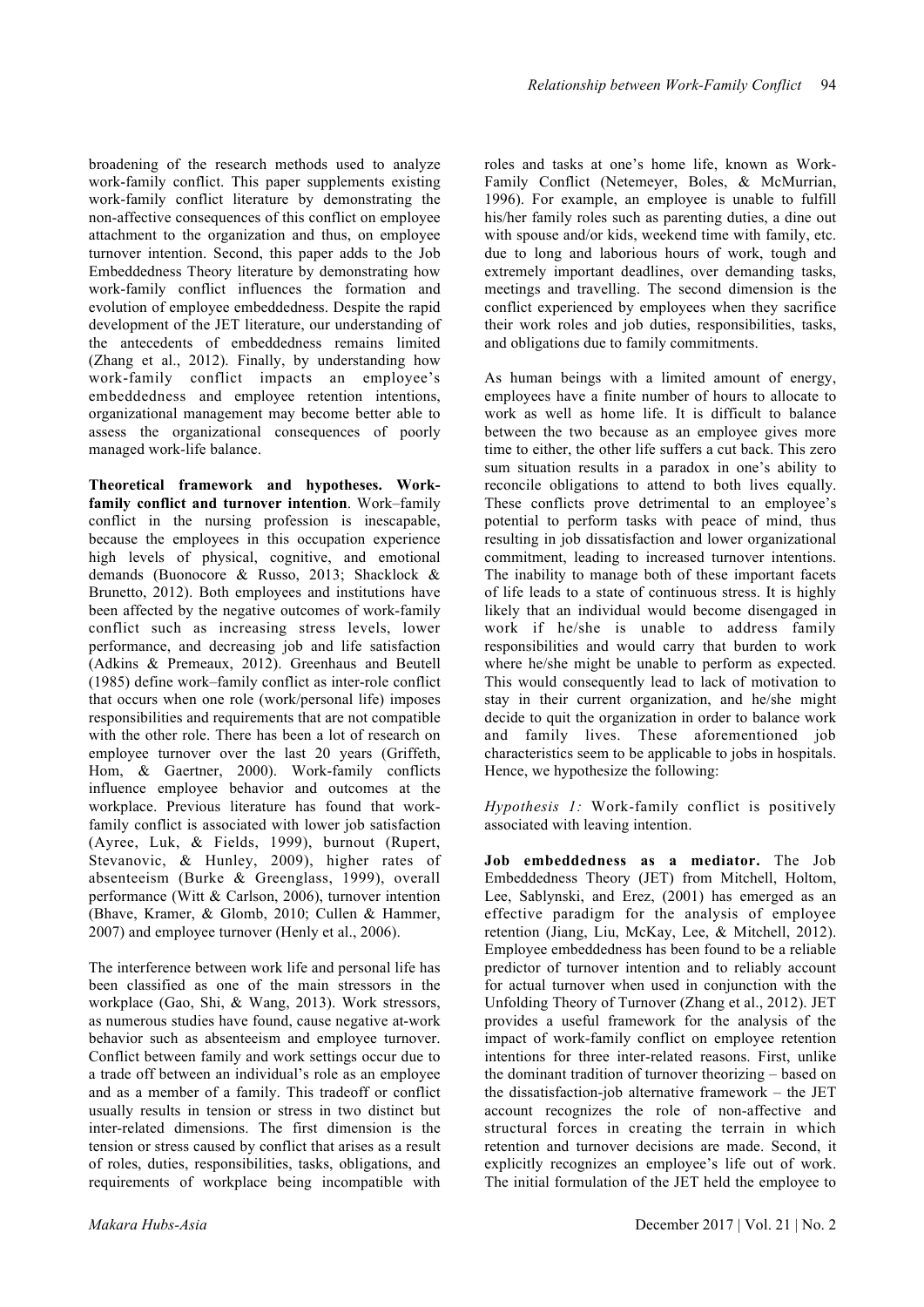exist within a Lewinsian life-space (Mitchell et al., 2001), subject to the various constraints and opportunities of the different aspects of their life. Third, it enables a context-specific analysis of how employee attachment is affected. An employee's overall job embeddedness is the net result of the employee's accumulated experiences within and outside the organization, coupled with the operational policies and practices within the organization, along with the array of other forces from their life out of work. These adhesive connections go beyond the psychological connections implicit in theories of employee engagement or organizational commitment (Meyer & Allen, 1991) and acknowledge a broader set of nonaffective attachments, such as the person-job fit, the ties represented by friends at work, the opportunity costs of leaving an employer and losing the quality of life enabled by the job.

Job embeddedness is the sum of on- and off-the- job embeddedness. Various studies have repeatedly found that an employee's off-the- job embeddedness influences employee retention (Jiang et al., 2012; Zhang et al., 2012). This finding, however, seems to be influenced by ethnicity and geography (Tanova & Holtom, 2008). Mallol, Holtom and Lee (2007) and Ramesh and Gelfand (2010) have demonstrated that offthe- job embeddedness is a more important factor in determining leaving intention for Indian and Hispanic employees compared to American employees. On-thejob embeddedness is understood as having three components (Mitchell et al., 2001). The first component relates to the degree of fit of the employee to the job and organization and to their life outside work. This fit is a broader version of person-job and person-organization fit and relates to the extent to which the employee possesses congruent skills, attitudes, approaches, and values with the organization, the job and other employees and to their life out of work (Mitchell et al.,  $2001$ )

These studies assume that increased attachment to family and community prevents an employee from leaving. Research on the effect of work-family conflict on employee embeddedness has taken several directions. Portoghese, Galletta and Bastelli (2011) found that leader-member exchange mediated workfamily conflict and off-the-job embeddedness in predicting employee satisfaction. Ng and Feldman's (2012) study examined how changes in employee engagement might lead to changed perceptions of workfamily conflict and found, contrary to expectations, that increased employee embeddedness led to increased reporting of work-family and family-work conflict. Karatepe's (2013) study of Romanian hotel managers found that Work-Family and Family-Work Conflict were both negatively related to employee job embeddedness and were mediated by employee exhaustion.

On- and off-the job embeddedness are likely to be affected in different ways and to different extents. Work-family conflict may directly impact employee onthe-job fit at the level of the job and organization. Work-family conflict may lead to reduced person-fit in several ways. First, regardless of the origins of the conflict at home (Family-Work Conflict) or in the workplace (Work-Family Conflict), the existence of this conflict may reveal  $-$  or highlight  $-$  to the employee their difficulty in meeting the requirements of their job. This awareness may manifest itself as strain, as the employee physically and emotionally experiences the conflict and seeks to reconcile the differing demands. The conflict may manifest itself behaviourally, as the employee realizes that that they are unable to resolve this conflict, leading to disengagement and a decline in organizational citizenship behaviours.

The experience of role conflict may lead to an awareness of poor person-organizational fit – with the realization that work arrangements, goals and personnel of the organization are in conflict with those that are preferred by the employee. Source Attribution Theory suggests that an employee who experiences work-family conflict, may not only dislike the conflict itself, but may attribute this resentment to its source – the organization (Grandey, Cordeiro & Crouter, 2005) – resulting in lower levels of person-organization fit. Strain-based work-family conflict may lead to reduced linkage embeddedness. Employees with time-based family and work conflict may find themselves prevented from developing connections with other employees, because of an inability to participate in unscheduled organizational activities outside ordinary work hours. Conflict over work and family responsibilities may see the employee choosing not to engage with office activities, resulting in reduced involvement with organizational activities (Ten Brummelhuis, Haar & Van Der Lippec, 2010).

Work-family conflict can potentially impact employee off-the-job embeddedness. As the demands of work and home conflict, these demands may potentially aggravate an employee's actual or perceived attachment to their social and family lives. Similarly, the conflict experienced at home because of work demands and the conflict created by home demands and manifested at work, will also impact employee perceptions of their embeddedness outside work. This can occur in several ways. The demands of work, leading to work-family conflict, may lead to time-based strain in the domestic domain and a re-evaluation of their home lives, or at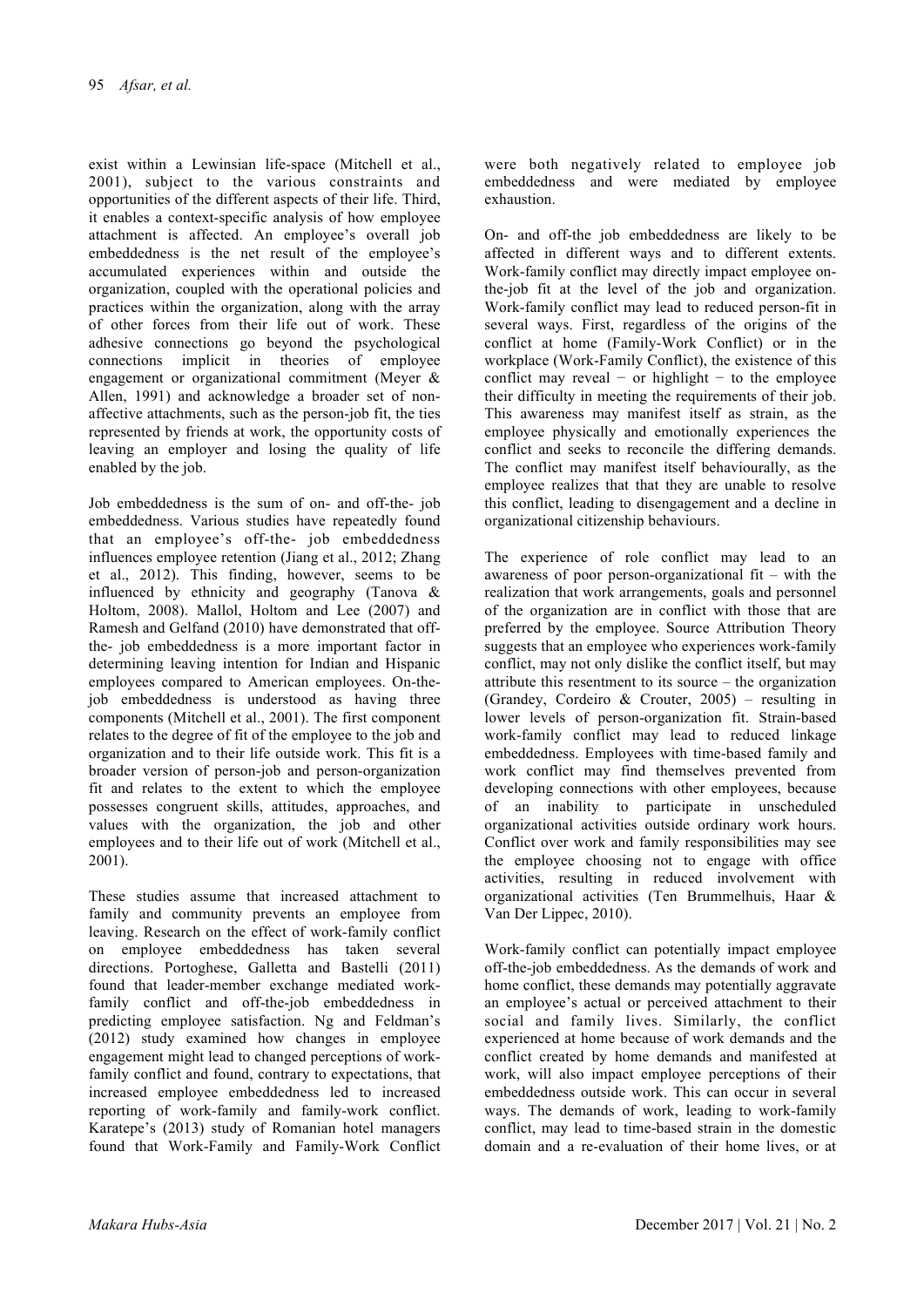

**Figure 1. Conceptual Framwork**

least resentment to the impositions represented by their home lives, or their work lives. Work-family conflict may manifest itself in personal strain, in the form of disengagement from family activities, resentment or estrangement, as well as behavioural changes as the employee seeks to find ways of accommodating the competing demands. Hence, we hypothesize the following:

*Hypothesis 2 (a):* On-the-job embeddedness mediates the relationship between work-family conflict and leaving intention.

*Hypothesis 2 (b):* Off-the-job embeddedness mediates the relationship between work-family conflict and leaving intention.

**Workplace flexibility as a moderator.** Work-family conflict has a positive effect on the occupational stress and level of well-being in general (Cooper et al., 2001). Work-family conflict may affect stress-strain relationships in several ways. To begin with, some authors argue that work-family conflict can act as a moderating variable between stressors and work-family conflict. As work-family conflict puts an employee in a state of stress and inability to balance work and home life, this experience of continuous stress creates a feeling of occupational stress, so we can argue that workforce flexibility may act as a moderator between work-family conflict and turnover intention.

Workplace flexibility may play a buffering role in explaining the relationship between job embeddedness and turnover intentions. Indeed, employers seem to be motivated to offer their workforces greater temporal/spatial flexibility and work-family support in part because they believe doing so will attract and retain valuable employees (Allen et al., 2013). Workplace flexibility is considered an important organizational practice that helps employees effectively manage their work demands and family responsibilities (Allen et al., 2013). Kattenbach, Demerouti, and Nachreiner (2010) showed that flexibility at workplace allowed 167 German company employees to have more autonomy over their work schedules, thus reducing negative work– family/family–work spillover. In a similar vein, De Sivatte and Guadamillas (2013) revealed that workplace flexibility helped to minimize negative work– family/family–work spillover among 480 employees. By giving employees increased autonomy over when and how to carry out work, workplace flexibility provided employees with the means to manage their resources, alleviating the need to quit their jobs to protect these resources.

Workplace flexibility is an important variable which influences the relationship between the work stressors described above and work-family conflict (Swanberg et al., 2008). Flexible work arrangements help employees to attain balance between work and family roles. This leads to positive attitudes as employees feel greater autonomy in deciding about how, when, and where to perform job duties, thus enhancing their job performance. These positive attitudes counterbalance any negative behaviors and thus employees no longer find any reason to quit their organizations. In a situation where an employee has to perform parenting duties of his/her kids, job satisfaction levels will be greater if he/she is provided with flexibility in deciding working hours and work sharing arrangements with peers who are unmarried or have little to no parenting duties. This is then translated into positive feelings and intent to stay in the organization instead of thinking about quitting the organization. Hence, we argue that an increase in workplace flexibility results in lower work-family conflict, in turn resulting in a reduction in employee turnover intentions. On the basis of the above arguments, we hypothesize that: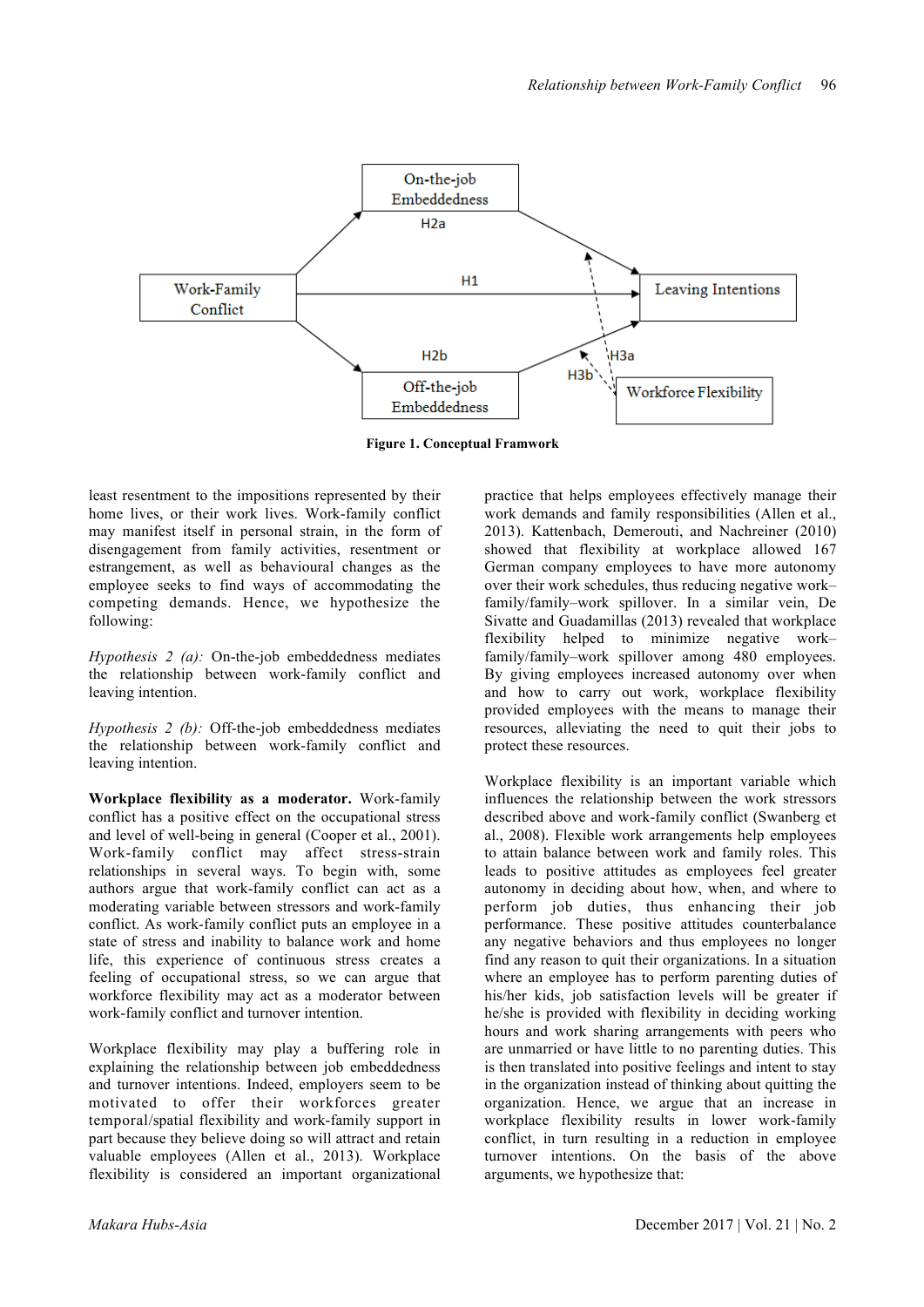*Hypothesis 3(a):* Workforce flexibility moderates the relationship between on-the-job embeddedness and turnover intention.

*Hypothesis 3(b):* Workforce flexibility moderates the relationship between off-the-job embeddedness and turnover intention.

### **2. Methods**

**Participants.** This research studied the relationships between workforce flexibility, job embeddedness, workfamily conflict and turnover intention. We selected two private and two public sector hospitals in Islamabad. Our respondents were the nursing staff in these hospitals. Following Anseel, Lievens, Schollaert, and Choragwicka, (2010)'s finding that prior notice of a survey can increase survey response rates, an email introducing the project and the imminent survey was sent to potential respondents several days prior to the survey being distributed. The advance notice survey was drafted and signed by the research team, had a university logo and was distributed by a member of the organization's HR unit. No incentives were offered for survey participation. An invitation to participate with a link to the online survey was emailed to potential respondents several days later. Potential respondents were assured of the anonymity and confidentiality of responses and that the research project had been approved by a university ethics committee. Two followup reminders were distributed after each survey to remind employees to participate.

The online survey was completed by 187 nurses, representing a response rate of 22.3%. Following Blair and Zinkhan (2006)'s method for identifying nonresponse bias, several demographic characteristics (age, gender) of the sample were compared against the characteristics of the workforce. The average age of the sample was 36.8, equal to the workforce average. Although 59% of the sample were female, Analysis of Variance testing found that male and female respondents did not differ on several variables (such as work-family conflict or leaving intention) used in this study. Accordingly, we have no evidence of non-response bias.

**Measures.** All items were measured using 7-point Likert scales, ranging from 1 (Strongly disagree) to 7 (Strongly agree). Cronbach alpha scores for each measure are reported in Table 1, along with descriptive statistics and correlations.

*Work-family conflict.* In this study, work-family conflict is measured as the un-weighted average of all ten items of Netemeyer et al.,'s (1996) Family-Work and Work-Family Conflict sub-scales. A sample item is "*The amount of time your job takes up makes it difficult to*  *fulfill your family or personal responsibilities"*. The Cronbach's alpha of the scale was 0.83.

*Turnover intention.* Turnover intention was measured using Abrams, Ando, and Hinkle's (1998) three item scale. The unweighted mean of the three items represents the turnover intention score. A sample item is *"Do you intend to leave the organization in the next 12 months?"*. The Cronbach's alpha of the scale was 0.88.

*Workplace flexibility.* We measured workplace flexibility with four items derived from Ten Brink's validated questionnaire (2004), which is based on the Workplace Flexibility scale (Meyer, 1997). A sample item is *"My organization allows me to change set working hours (including changing shift pattern)"*.The Cronbach's alpha of the scale was 0.92.

*On-the-Job Embeddedness.* On-the-Job Embeddedness was calculated as the unweighted average of the following nine items from the Felps et al.'s (2009) Job Embeddedness scale. Sample item includes *"I feel attached to this hospital"*. The Cronbach's alpha of the scale was 0.79.

*Off-the-job embeddedness.* This measure was made up of the unweighted mean of the z-scores of the remaining twelve items in Felps et al., (2009) job embeddedness scale. Following the method used by JET researchers zscores were taken because several of the items were dichotomous (Mitchell et al., 2001). A sample item is *"The area where I live offers the leisure activities that I like"*. The Cronbach's alpha of the scale was 0.87.

As the data for this study came from a single source (i.e., employees), there was a potential threat of common method bias. To address this issue in more depth, we conducted Harman's one-factor test on all the items (Podsakoff et al., 2003). We extracted five distinct factors accounting for more than sixty seven percent of the total variance, with the first factor explaining about twenty two percent. No single factor therefore emerged, nor did one factor account for most of the variance. These two conditions reduced the likelihood of common method variance being a serious problem in this study.

### **3. Results**

*Off-the-job embeddedness.* This measure was made up of the unweighted mean of the z-scores of the remaining twelve items in Felps et al., (2009) job embeddedness scale. Following the method used by JET researchers zscores were taken because several of the items were dichotomous (Mitchell et al., 2001). A sample item is *"The area where I live offers the leisure activities that I like"*. The Cronbach's alpha of the scale was 0.87.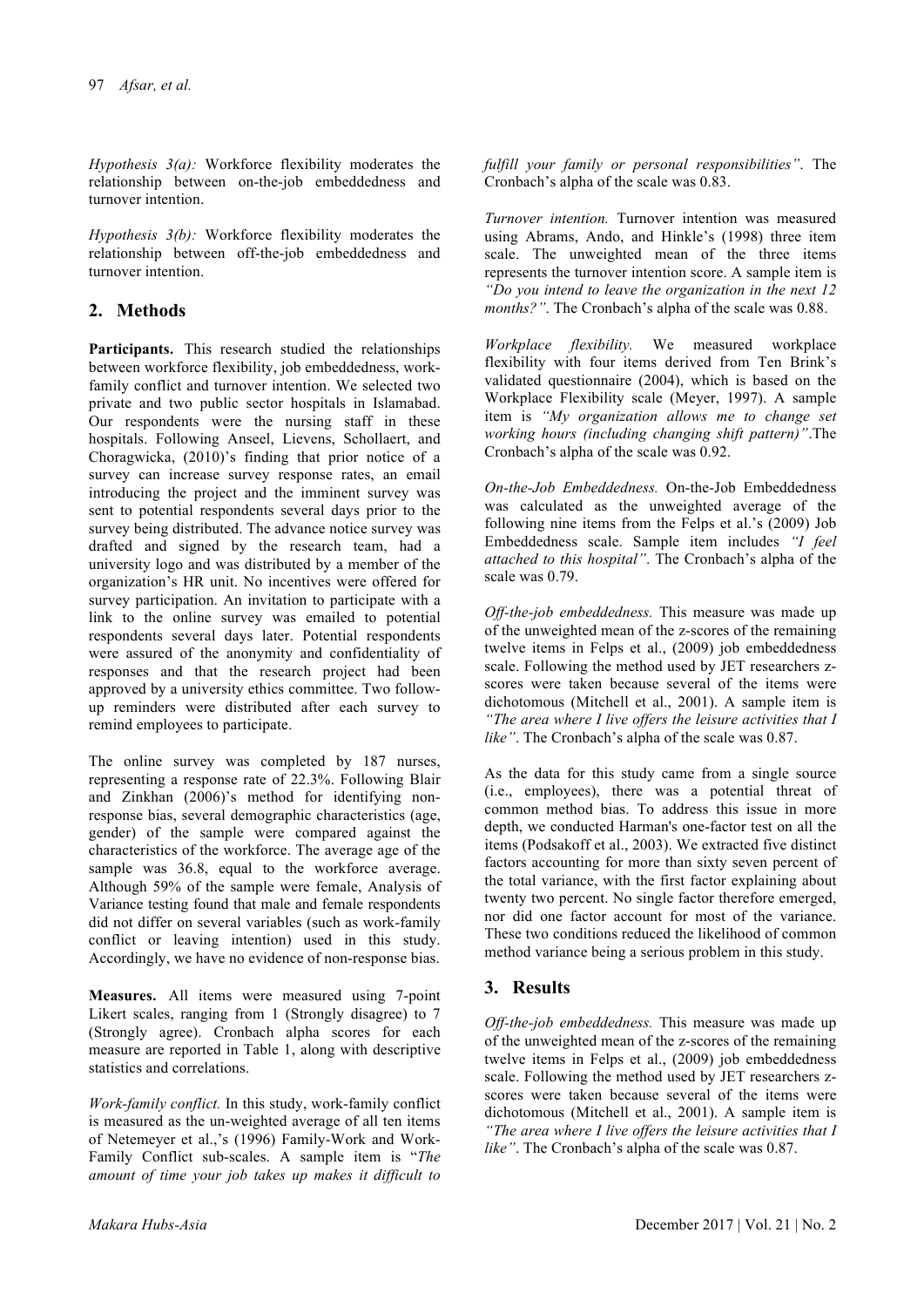|                | <b>Variables</b>              | Mean<br>(SD) | A    | 1         | 2        | 3         | 4            | 5    | 6       | 7        | 8            | 9              | 10 |
|----------------|-------------------------------|--------------|------|-----------|----------|-----------|--------------|------|---------|----------|--------------|----------------|----|
|                | Turnover<br>intention         | 4.76(0.41)   | 0.88 | - 1       |          |           |              |      |         |          |              |                |    |
| 2              | Work-family<br>conflict       | 4.71(0.53)   | 0.83 | $0.37***$ |          |           |              |      |         |          |              |                |    |
| 3              | $On$ -the-job<br>embeddedness | 5.78(0.38)   | 0.79 | $0.43**$  | $0.52**$ |           |              |      |         |          |              |                |    |
| $\overline{4}$ | Off-the-job<br>embeddedness   | 4.96(0.41)   | 0.87 | $0.38**$  | $0.31**$ | $0.44**$  | $\mathbf{1}$ |      |         |          |              |                |    |
| 5.             | Work flexibility              | 5.87(0.51)   | 0.92 | 0.26      | $0.28**$ | $0.41***$ | .27          |      |         |          |              |                |    |
| 6              | Age                           | 36.6(5.72)   |      | 0.03      | $-0.05$  | 0.01      | 0.03         | 0.05 | 1       |          |              |                |    |
| 7              | Gender                        |              |      | $0.18*$   | 0.12     | 0.17      | 0.04         | 0.05 | 0.02    |          |              |                |    |
| 8              | Education                     | 4.83(1.04)   |      | 0.21      | $0.18*$  | $0.15*$   | 0.05         | 0.02 | $0.23*$ | $0.27**$ | $\mathbf{1}$ |                |    |
| 9              | <b>Job Position</b>           | 0.49(0.58)   |      | 0.06      | 0.02     | 0.03      | 0.05         | 0.04 | 0.08    | $0.19*$  | 0.07         | $\overline{1}$ |    |
| 10             | Job type                      | 3.26(0.79)   |      | $0.16*$   | $0.12*$  | $0.17*$   | $0.19*$      | 0.05 | 0.03    | $0.14*$  | 0.04         | $0.27*$        |    |

**Table 1. Descriptive Statistics, Correlations and Reliabilities**

\*p<0.05; \*\*p<0.01; \*\*\*p<0.001

#### **Table 2. Results for Fit Indices of Structural Models**

| Model                                    | $\chi^2$                       | $\chi^2/df$<br>$\leq$ 2) | $\Delta \chi^2$ | GFI(>0.9) | CFI(>0.9) | NNFI(>0.9) | <b>RMSEA</b><br>(<0.08) |
|------------------------------------------|--------------------------------|--------------------------|-----------------|-----------|-----------|------------|-------------------------|
| Direct Effects Model<br>(Model 1)        | $511.5$ <sup>**</sup> (df=177) | 2.89                     |                 | 0.89      | 0.87      | 0.93       | 0.072                   |
| <b>Full Mediation Model</b><br>(Model 2) | $346.7$ ** (df=176)            | 1.97                     | 231.7           | 0.91      | 0.89      | 0.94       | 0.070                   |
| Partial Mediation<br>Model (Model 3)     | $288.6$ (df = 176)             | 1.64                     | 98.6            | 0.94      | 0.96      | 0.97       | 0.051                   |

Note:  $\Delta \chi^2$  presents differences between model and the following model.

Fit indices criteria refers to Hair et al.,  $(2006)$ . \*\* p <0.001

|                                             | Coefficient       | t-value |  |
|---------------------------------------------|-------------------|---------|--|
| Dependent variable: on-the-job embeddedness |                   |         |  |
| $R^2$                                       | 0.51              |         |  |
| work-family conflict                        | 0.64              | $5.75*$ |  |
| Dependent variable: turnover intention      |                   |         |  |
| $R^2$                                       | 0.77              |         |  |
| work-family conflict                        | 0.76              | $7.84*$ |  |
| on-the-job embeddedness                     | 0.61              | $7.11*$ |  |
| Goodness-of-Fit Statistics                  |                   |         |  |
| Chi-square (p-value)                        | 288.7             |         |  |
| df                                          | 176               |         |  |
| <b>GFI</b>                                  | 0.94              |         |  |
| NNFI                                        | 0.97              |         |  |
| <b>RMSR</b>                                 | 0.052             |         |  |
| RMSEA                                       | 0.051             |         |  |
| $(90\% \text{ CI})$                         | $(0.046 - 0.072)$ |         |  |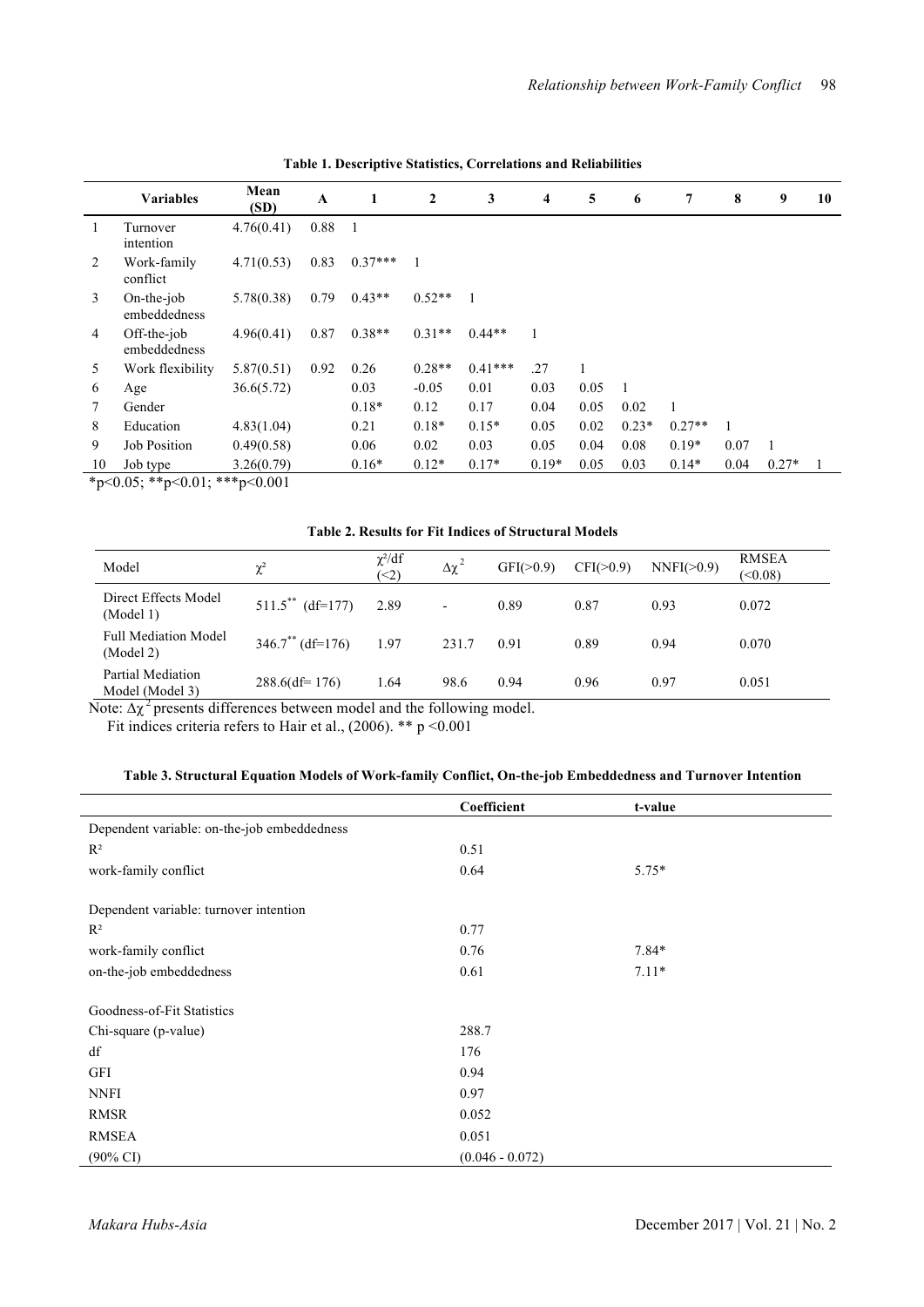| <b>Variables</b>                                        | Model 1       | <b>Model 2</b>  | Model 3         |
|---------------------------------------------------------|---------------|-----------------|-----------------|
| Age                                                     | $-0.09(0.04)$ | $-0.05(0.02)$   | $-0.03(0.02)$   |
| Gender                                                  | 0.05(0.03)    | 0.04(0.02)      | 0.04(0.02)      |
| Education                                               | $0.21*(0.03)$ | $0.18*(0.02)$   | $0.16*(0.02)$   |
| <b>Job Position</b>                                     | 0.08(0.04)    | 0.07(0.02)      | 0.05(0.02)      |
| Job type                                                | 0.12(0.02)    | 0.11(0.03)      | 0.10(0.03)      |
| On-the-job embeddedness                                 |               | $0.47**$ (0.03) | $0.47**$ (0.03) |
| Off-the-job embeddedness                                |               | $0.31*(0.05)$   | $0.28*(0.04)$   |
| Workplace Flexibility                                   |               | $-0.02(0.03)$   | $-0.03(0.03)$   |
| On-the-job embeddedness $\times$ Workplace Flexibility  |               |                 | $0.27**$ (0.03) |
| Off-the-job embeddedness $\times$ Workplace Flexibility |               |                 | $0.18*(0.04)$   |
| $\Delta$ R <sup>2</sup>                                 |               | 0.14            | 0.01            |
| F for $\Delta R^2$                                      |               | $40.47**$       | $5.12*$         |
| $R^2$                                                   | 0.41          | 0.55            | 0.56            |
| F                                                       | 39.93**       | $46.31**$       | $41.79**$       |

**Table 4. Moderating Effects of Workplace Flexibility**



**Figure 2. Structural Equation Modeling**

As the data for this study came from a single source (i.e., employees), there was a potential threat of common method bias. To address this issue in more depth, we conducted Harman's one-factor test on all the items (Podsakoff et al., 2003). We extracted five distinct factors accounting for more than sixty seven percent of the total variance, with the first factor explaining about twenty two percent. No single factor therefore emerged, nor did one factor account for most of the variance. These two conditions reduced the likelihood of common method variance being a serious problem in this study.

To test Hypothesis 3a, we entered the main effect of onthe-job embeddedness as well as the interaction effects (on-the-job embeddedness \* workforce flexibility) on leaving intention. If the interaction paths are significant, moderator hypothesis is supported. A significant beta coefficient for each interaction term (on-the-job embeddedness \* workforce flexibility) or values of the incremental F-statistic indicate that the moderator variable acts as a moderator. We first entered control variables and then the main effects of on-the-job embeddedness and workforce flexibility were entered along with the control variables. In the last step, the interaction effects of on-the-job embeddedness with workforce flexibility were entered along with the control variables.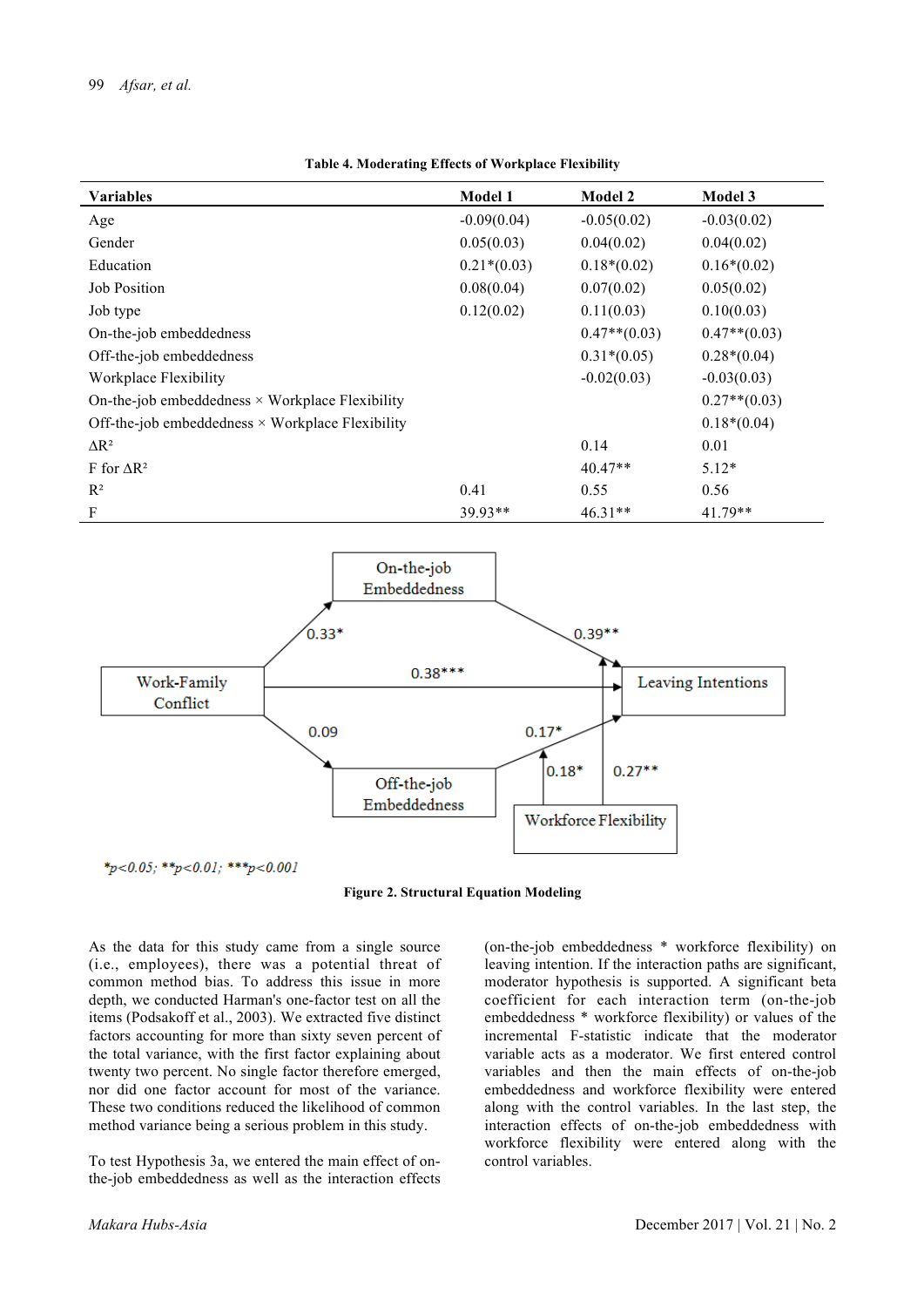When the control variables were entered, job tenure and job position were related positively and significantly to leaving intention (t = 3.91,  $p < 0.01$  and t = 2.80,  $p <$ 0.05), respectively. Step 2 provided a significant increase in the variance explained in step 1 ( $\Delta R^2 = 0.18$ ;  $\Delta F = 12.23$ ,  $p \le 0.01$ ) for leaving intention. Workforce flexibility was positively and significantly related to leaving intention (t = 2.40,  $p < 0.01$ ). Hypothesis 3a would be supported if the interaction terms accounted for a significant incremental variance in explaining leaving intention either individually, manifested by beta values, or collectively, revealed by the values of the incremental F-statistic. Step 3 provided a significant increase in the variance explained over step 2 ( $\Delta R^2$  = 0.23;  $\Delta F = 15.95$ , p < 0.01). Hence, Hypothesis 3a was supported. Similarly, Hypothesis 3b would be supported if the interaction terms (off-the-job embeddedness and workforce flexibility) accounted for a significant incremental variance in explaining leaving intention either individually, manifested by beta values, or collectively, revealed by the values of the incremental F-statistic. Step 3 provided a significant increase in the variance explained over step 2 ( $\Delta R^2 = 0.12$ ;  $\Delta F = 11.48$ , p < 0.01). Hence, Hypothesis 3b was supported.

### **4. Discussion**

The purpose of this paper was to examine the impact of work-family conflict on employee leaving intention through the perspective of the Job Embeddedness Theory and workforce flexibility. In literature dominated by analysis of stress and employee affective response, the JET framework enables the recognition of non-affective influences on the turnover process (Karatepe, 2013; Lang, Kern, & Zapf, 2016; Peltokorpi, Allen, & Froese, 2015). The model also showed work– family conflict positively influenced turnover intention, which had also been mentioned in other studies (Blomme et al., 2010; Chiang & Chang, 2012; Kim & Kao, 2014). Sperlich and Geyer (2015) revealed that women who suffered from higher work–family conflict showed higher family-related stress. Work–family conflict can be regarded as a stressor. Work characteristics, such as night shifts, minimal control over work hours and unpredictable scheduling requirements are important stressors which are positively related to work–family conflict (Blomme et al., 2010; Cooklin et al., 2015). These work characteristics are applicable to nurses. Hence, there is a positive relationship between work–family conflict and turnover intention with job embeddedness as a mediator. Some studies (Han, Han, An, & Lim, 2015; Thakur et al., 2017; Treuren, 2017) mentioned that work–family conflict had indirect effects on turnover intention, but had no direct impact on turnover intention. As the results showed, the indirect effect is much greater than the direct effect, so the small samples of other studies did not have enough power to detect the direct effect.

This paper examined how work-family conflict may impact employee turnover intention. It recognizes that conflict may affect how people relate to their work. This effect may have the effect of weakening their attachment to their job and organization, not only in terms of how they feel about their work, but in terms of their actual involvement with the organization. Workfamily conflict, an earlier section of the paper proposed, may erode an employee's attachment to the organization. It is this embeddedness that affects an employee's turnover intention. This paper sketches several ways in which work-family conflict acts to influence an employee's embeddedness.

Work-family conflict was understood as having consequences on an employee's satisfaction with their work – their satisfaction with their job and the organization, and on an employee's affective commitment – their willingness and enthusiasm to support the organization (Lu et al., 2017; Nohe, Meier, Sonntag, & Michel, 2015). Dissatisfaction and disengagement activates the process of employee withdrawal, manifesting as turnover intention and culminating in the decision to leave. The availability of alternative opportunities is also necessary. Work-family conflict taken together, employee embeddedness partially mediates the effect of work-family conflict on employee turnover intention. Interestingly, of the two components of job embeddedness examined, only onthe-job embeddedness had a statistically significant relationship with the independent and dependent variables. For these employees, about three-quarters of the effect of work-family conflict directly impacted employee turnover intention, with the remaining effect mediated through employee embeddedness.

**Practical implications**. This study has important implications for hospital management. Nurses can be retained in hospitals if management establishes a working environment where family and work lives are balanced. Understanding how work-family conflict influences turnover intention is increasingly important to employers facing growing labour, skill and talent shortage and growing pressure on organizations by increased competition in the product and equity markets. If nurses are provided with flexibility in deciding their working hours, shifting duties among each other, and a relaxing environment where they can share their burdens of work with others, chances of leaving the organization minimize. This paper suggests that work-family conflict directly affects an employee's attachment to the organization. As noted earlier, in addition to the consequences on employee turnover, a decline in employee embeddedness is likely to lead to a decline in employee discretionary effort. This is likely to assist employers in working out the cost consequences of better managing work-family conflict and to reduce the gap between management and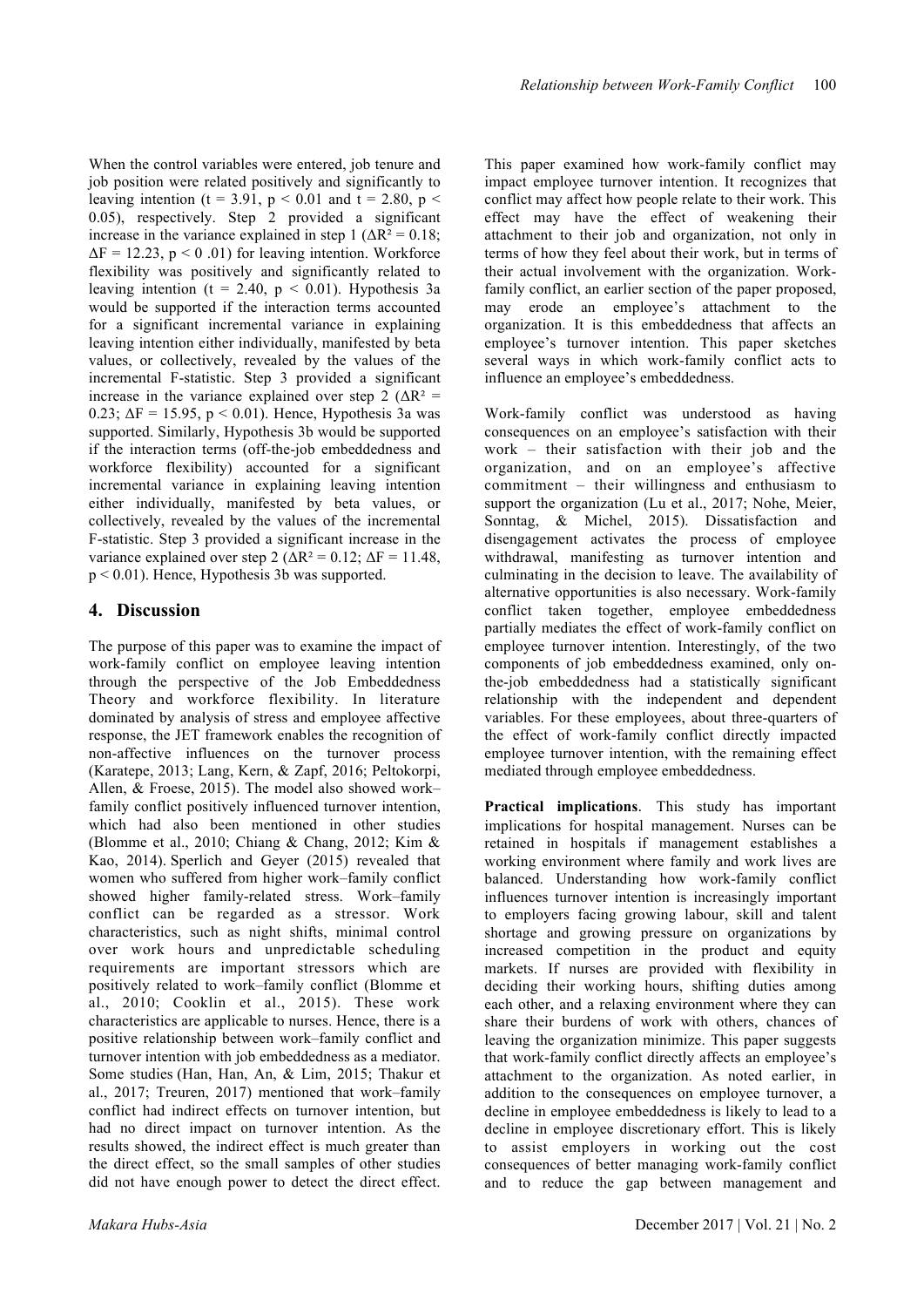employee perceptions of the importance of work-family arrangements.

**Limitations and further research***.* Although this paper points to some new areas of investigation, this research has several limitations. Like much research in the social sciences and in work-family conflict studies, it relies on cross-sectional data to make inferences about the dynamics of employee behaviour. In this case, an employee's work-family conflict at a point in time is compared with their job embeddedness and turnover intention at that same point in time, in order to make inferences about how work-family conflict impacts employee decision-making over time. The second limitation relates to the self-reported nature of the data. Subsequent research could avoid this problem by collecting the independent and dependent variables separately, at different points in time, or obtaining data from another source – such as a partner, manager or coworker.

# **5. Conclusion**

This study examined the mediating effect of job embeddedness and moderating effect of workplace flexibility on the relationship between work-family conflict and turnover intentions of nurses. This study has made important contributions to existing knowledge. First, work-family conflict literature has emphasized the affective consequences of work-family conflict on employee turnover intention. Karatepe and Karadas (2014) tested the mediating effect of psychological capital and proposed that future research should take into account additional variables, both at individual and organizational level, to further explain the indirect effect of work-family conflict on turnover intentions. Therefore, this study examined the mediating effect of job embeddedness to explain the effect of work-family conflict on turnover intentions. Second, although the JET has prompted many studies, the majority of this literature has focused on the outcomes of employee job embeddedness (DiRenzo et al., 2017; Peltokorpi et al., 2017). Although employee embeddedness has been demonstrated to be a reliable predictor of employee outcomes such as employee performance and turnover, much less is understood about how embeddedness forms and evolves. This paper extends existing literature by examining how a particular antecedent − work-family conflict – influences the formation and evolution of employee job embeddedness and demonstrating how work-family conflict is an antecedent of aspects of employee job embeddedness. Third, despite the predictive powers of workplace flexibility, little is understood about its role as a moderator (Rudolph & Baltes, 2017). In this study, we examined whether workplace flexibility moderates the effect of work-family conflict on employee turnover intention.

### **References**

Abrams, D., Ando, K., & Hinkle, S. (1998). Psychological attachment to the group: Cross-cultural differences in organizational identification and subjective norms as predictors of workers' turnover intentions. *Personality and Social Psychology Bulletin*, *24*(10), 1027-1039.

Adkins, C. L., & Premeaux, S. F. (2012). Spending time: The impact of hours worked on work–family conflict. *Journal of Vocational Behavior, 80*(2), 380– 389.

Allen, T. D., Johnson, R. C., Kiburz, K. M., & Shockley, K. M. (2013). Work–family conflict and flexible work arrangements: Deconstructing flexibility. *Personnel Psychology*, *66*(2), 345-376.

Anseel, F., Lievens, F., Schollaert, E., & Choragwicka, B. (2010). Response rates in organizational science, 1995–2008: A meta-analytic review and guidelines for survey researchers. *Journal of Business and Psychology*, *25*(3), 335-349.

Aryee, S., Luk, V., & Fields, D. (1999). A cross-cultural test of a model of the work-family interface. *Journal of Management*, *25*(4), 491-511.

Bhave, D. P., Kramer, A., & Glomb, T. M. (2010). Work–family conflict in work groups: Social information processing, support, and demographic dissimilarity. *Journal of Applied Psychology*, *95*, 145.

Blair, E., & Zinkhan, G. M. (2006). From the editor: nonresponse and generalizability in academic research. *Journal of the Academy of Marketing Science, 34*, 4-7.

Blomme, R. J., Van Rheede, A., & Tromp, D. M. (2010). Work-family conflict as a cause for turnover intentions in the hospitality industry. *Tourism and Hospitality Research*, *10*(4), 269-285.

Boamah, S. A., & Laschinger, H. (2016). The influence of areas of worklife fit and work-life interference on burnout and turnover intentions among new graduate nurses. *Journal of nursing management*, *24*(2), 37-49.

Buonocore, F., & Russo, M. (2013). Reducing the effects of work–family conflict on job satisfaction: The kind of commitment matters. *Human Resource Management Journal, 23*(1), 91–108.

Burke, R. J., & Greenglass, E. R. (1999). Work–family conflict, spouse support, and nursing staff well-being during organizational restructuring. *Journal of Occupational Health Psychology*, *4*(4), 327-339.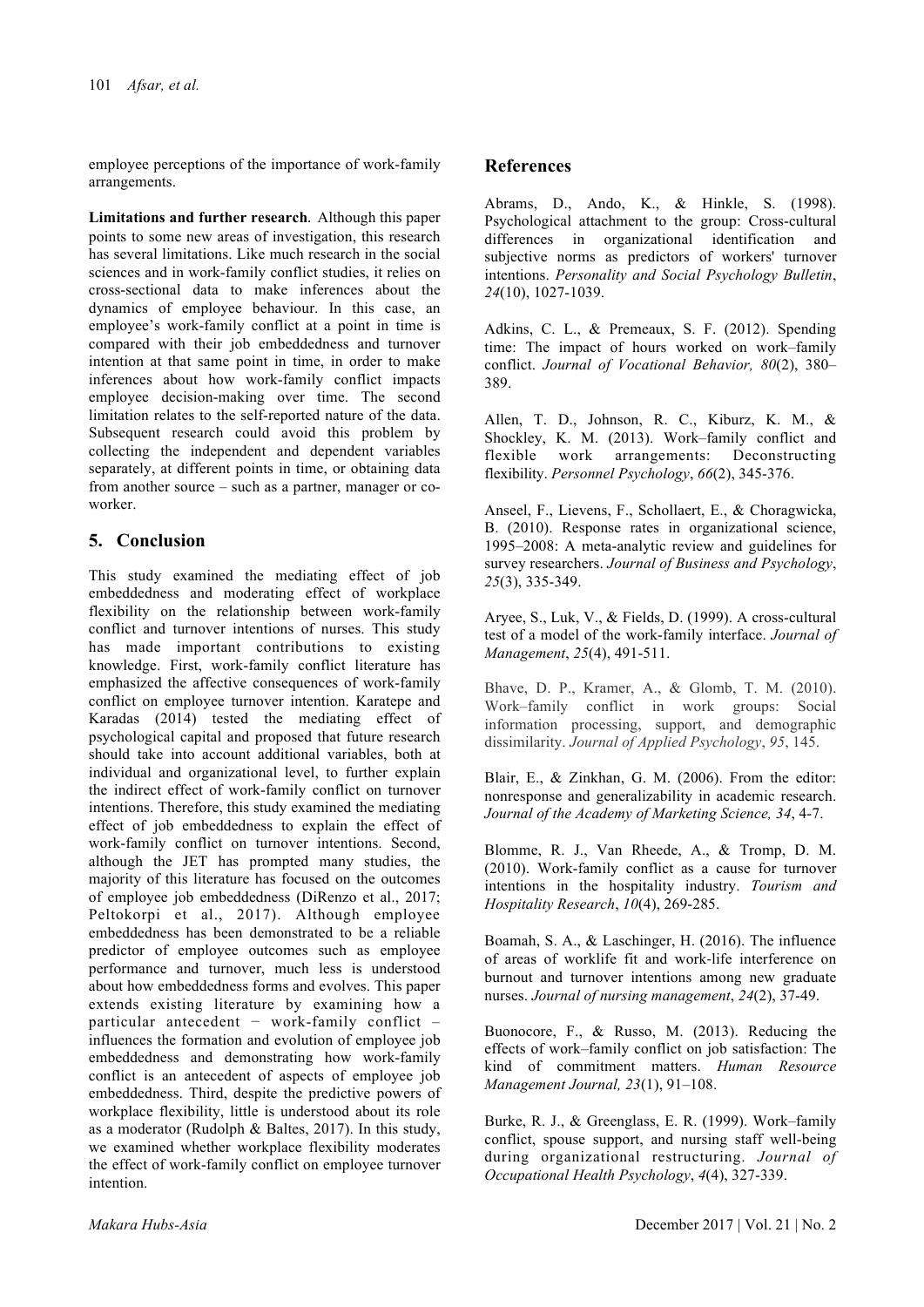Chang, A., McDonald, P., & Burton, P. (2010). Methodological choices in work-life balance research 1987 to 2006: a critical review. *The International Journal of Human Resource Management*, *21*(13), 2381-2413.

Chao, M. C., Jou, R. C., Liao, C. C., & Kuo, C. W. (2015). Workplace stress, job satisfaction, job performance, and turnover intention of health care workers in rural Taiwan. *Asia Pacific Journal of Public Health, 27*(2), NP1827-NP1836.

Chiang, Y. M., & Chang, Y. (2012). Stress, depression, and intention to leave among nurses in different medical units: Implications for healthcare management/nursing practice. *Health Policy*, *108*(2), 149-157.

Cooklin, A. R., Giallo, R., Strazdins, L., Martin, A., Leach, L. S., & Nicholson, J. M. (2015). What matters for working fathers? Job characteristics, work-family conflict and enrichment, and fathers' postpartum mental health in an Australian cohort. *Social Science & Medicine*, *146*, 214-222.

Cooper, C. L., Lewis, S., Smithson, J., & Dyer, J. (2001). Flexible Futures: Flexible Working and Work– Life Integration (Report on Phase One). London: Institute of Chartered Accountants in England and Wales.

Cullen, J. C., & Hammer, L. B. (2007). Developing and testing a theoretical model linking work-family conflict to employee safety. *Journal of Occupational Health Psychology*, *12*(3), 266-285.

De Sivatte, I., & Guadamillas, F. (2013). Antecedents and outcomes of implementing flexibility policies in organizations. *The International Journal of Human Resource Management*, *24*(7), 1327-1345.

DiRenzo, M., DiRenzo, M., Aten, K., Aten, K., Rosikiewicz, B., Rosikiewicz, B., et al. (2017). Embeddedness and turnover intentions in extra roles: a mixed-methods analysis of the United States Marine Corp Reserve. *Career Development International*, *22*(3), 260-279.

Eby, L. T., Casper, W. J., Lockwood, A., Bordeaux, C., & Brinley, A. (2005). Work and family research in IO/OB: Content analysis and review of the literature (1980–2002). *Journal of Vocational Behavior*, *66*(1), 124-197.

Farquharson, B., Allan, J., Johnston, D., Johnston, M., Choudhary, C., & Jones, M. (2012). Stress amongst nurses working in a healthcare telephone-advice service: Relationship with job satisfaction, intention to leave, sickness absence, and performance. *Journal of Advanced Nursing*, *68*(7), 1624-1635.

Felps, W., Mitchell, T. R., Hekman, D. R., Lee, T. W., Holtom, B. C., & Harman, W. S. (2009). Turnover contagion: How coworkers' job embeddedness and job search behaviors influence quitting. *Academy of Management Journal*, *52*(3), 545-561.

Flinkman, M., Leino-Kilpi, H., & Salanterä, S. (2010). Nurses' turnover intention the profession: integrative review. *Journal of Advanced Nursing*, *66*(7), 1422-1434.

Gao, Y., Shi, J., & Wang, L. (2013). Work–family conflict and job satisfaction: Emotional intelligence as a moderator. *Stress Health, 29*(3), 222–228.

Grandey, A., Cordeiro, B., & Crouter, A. (2005). A longitudinal and multi-source test of the work–family conflict and job satisfaction relationship. *Journal of occupational and Organizational Psychology*, *78*(3), 305-323.

Greenhaus, J. H., & Beutell, N. J. (1985). Sources of conflict between work and family roles. Academy of Management Review, *10*(1), 76–88.

Greenhaus, J. H., Collins, K. M., Singh, R., & Parasuraman, S., (1997). Work and Family Influences on Departure from Public Accounting. *Journal of Vocational Behavior, 50*, 249-270.

Griffeth, R. W., Hom, P. W., & Gaertner, S. (2000). A meta-analysis of antecedents and correlates of employee turnover: Update, moderator tests, and research implications for the next millennium. *Journal of Management*, *26*(3), 463-488.

Haar, J. M. (2013). Testing a new measure of work–life balance: a study of parent and non parent employees from New Zealand. *The International Journal of Human Resource Management*, *24*(17), 3305-3324.

Han, S. S., Han, J. W., An, Y. S., & Lim, S. H. (2015). Effects of role stress on nurses' turnover intentions: The mediating effects of organizational commitment and burnout. *Japan Journal of Nursing Science*, *12*(4), 287-296.

Henly, J. R., Shaefer, H. L., & Waxman, E. (2006). Nonstandard work schedules: Employer-and employeedriven flexibility in retail jobs. *Social Service Review*, *80*(4), 609-634.

Heponiemi, T., Presseau, J., & Elovainio, M. (2016). On-call work and physicians' turnover intention: the moderating effect of job strain. *Psychology, health & medicine*, *21*(1), 74-80.

Jiang, K., Liu, D., McKay, P. F., Lee, T. W., & Mitchell, T. R. (2012). When and how is job embeddedness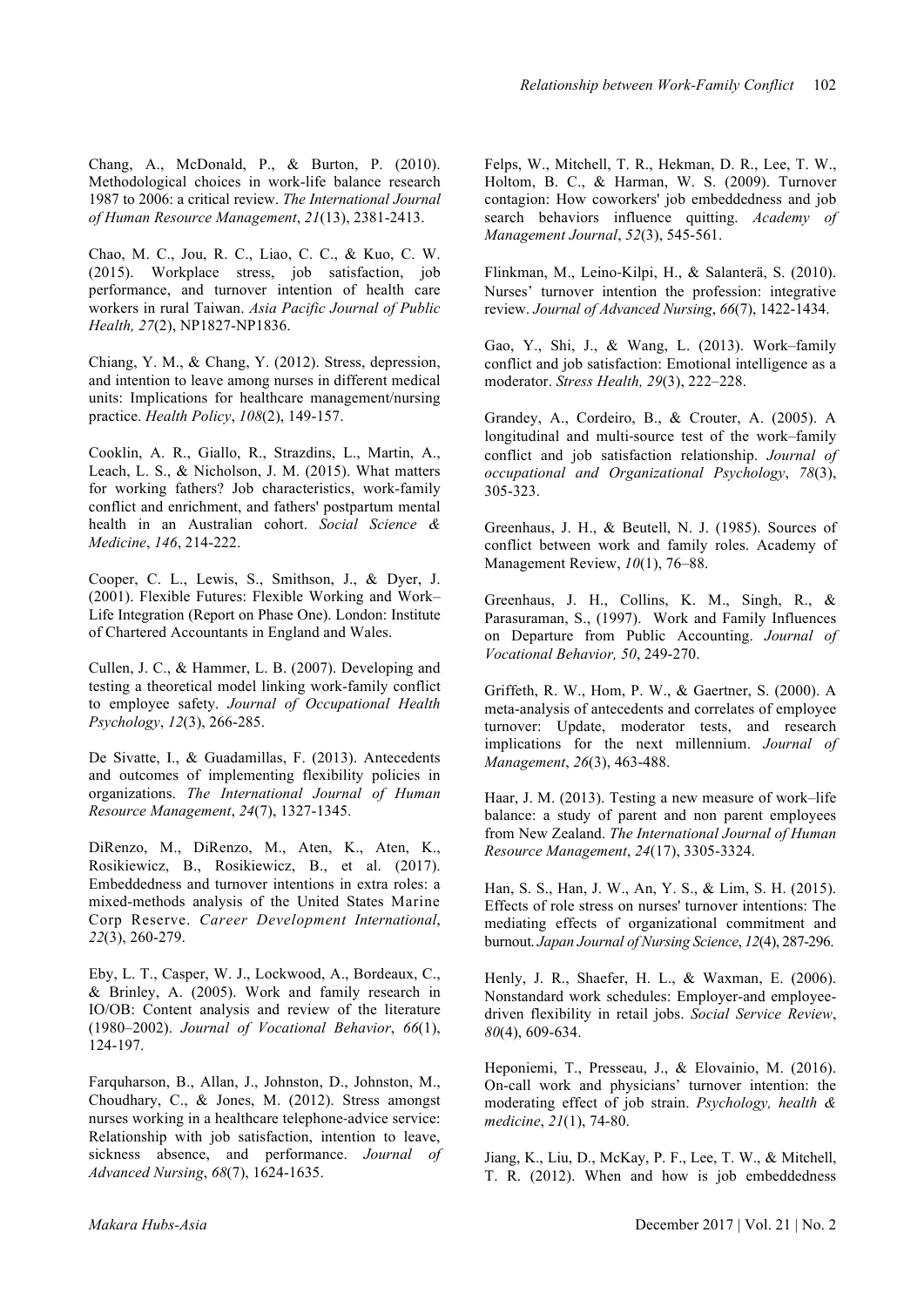predictive of turnover? A meta-analytic investigation. *Journal of Applied Psychology, 97*, 1077-1096.

Karatepe, O. M. (2013). The effects of work overload and work-family conflict on job embeddedness and job performance: the mediation of emotional exhaustion. *International Journal of Contemporary Hospitality Management*, *25*(4), 614-634.

Karatepe, O. M., & Karadas, G. (2014). The effect of psychological capital on conflicts in the work–family interface, turnover and absence intentions. *International Journal of Hospitality Management*, *43*, 132-143.

Kattenbach, R., Demerouti, E., & Nachreiner, F. (2010). Flexible working times: Effects on employees' exhaustion, work-nonwork conflict and job performance. *Career Development International*, *15*(3), 279-295.

Kim, H., & Kao, D. (2014). A meta-analysis of turnover intention predictors among US child welfare workers. *Children and Youth Services Review*, *47*, 214-223.

Lambert, E. G., Hogan, N. L., & Barton, S. M. (2001). The impact of job satisfaction on turnover intent: a test of a structural measurement model using a national sample of workers. *The Social Science Journal*, *38*(2), 233-250.

Lambert, E., & Hogan, N. (2009). The importance of job satisfaction and organizational commitment in shaping turnover intent. *Criminal Justice Review, 34,* 96–118.

Lang, J., Kern, M., & Zapf, D. (2016). Retaining High Achievers in Times of Demographic Change. The Effects of Proactivity, Career Satisfaction and Job Embeddedness on Voluntary Turnover. *Psychology*, *7*(13), 1545-1563.

Lu, Y., Hu, X. M., Huang, X. L., Zhuang, X. D., Guo, P., Feng, L. F., ... & Hao, Y. T. (2017). The relationship between job satisfaction, work stress, work–family conflict, and turnover intention among physicians in Guangdong, China: a cross-sectional study. *BMJ open*, *7*(5), 542-564.

Mallol, C. M., Holtom, B. C., & Lee, T. W. (2007). Job embeddedness in a culturally diverse environment. *Journal of Business and Psychology*, *22*(1), 35-44.

Meyer, J. A. (1997). *Examining workplace flexibility across work and family domains* (Doctoral dissertation, ProQuest Information & Learning). *The Sciences and Engineering, 57*(8-B), 5375.

Meyer, J. P., & Allen, N. J. (1991). A three-component conceptualization of organizational commitment. *Human Resource Management Review*, *1*(1), 61-89.

Mitchell, T. R., Holtom, B. C., Lee, T. W., Sablynski, C. J., & Erez, M. (2001). Why people stay: Using job embeddedness to predict voluntary turnover. *Academy of Management Journal*, *44*(6), 1102-1121.

Moreno-Jiménez, B., Gálvez-Herrer, M., Rodríguez-Carvajal, R., & Sanz Vergel, A. I. (2012). A study of physicians' intention to quit: The role of burnout, commitment and difficult doctor-patient interactions. *Psicothema*, *24*(2), 56-68.

Netemeyer, R. G., Boles, J. S., & McMurrian, R. (1996). Development and validation of work–family conflict and family–work conflict scales. *Journal of Applied Psychology*, *81*(4), 400-410.

Ng, T. W., & Feldman, D. C. (2012). The effects of organizational and community embeddedness on workto-family and family-to-work conflict. *Journal of Applied Psychology*, *97*(6), 1233-1248.

Nohe, C., Meier, L. L., Sonntag, K., & Michel, A. (2015). The chicken or the egg? A meta-analysis of panel studies of the relationship between work–family conflict and strain. *Journal of Applied Psychology*, *100*(2), 522-541.

Özbağ, G. K., & Ceyhun, G. Ç. (2014). Does job satisfaction mediate the relationship between Workfamily conflict and turnover? A study of Turkish marine pilots. *Procedia-Social and Behavioral Sciences*, *140*, 643-649.

Peltokorpi, V., Allen, D. G., & Froese, F. (2017). Erratum: Organizational embeddedness, turnover intentions, and voluntary turnover: The moderating effects of employee demographic characteristics and value orientations. *Journal of Organizational Behavior*, *38*(4), 612-612.

Podsakoff, N. P., LePine, J. A., & LePine, M. A. (2007). Differential challenge stressor-hindrance stressor relationships with job attitudes, turnover intentions, turnover& withdrawal behavior: a meta-analysis. *Journal of Applied Psychology*, *92*(2), 438-447.

Podsakoff, P. M., MacKenzie, S. B., Lee, J. Y., & Podsakoff, N. P. (2003). Common method biases in behavioral research: a critical review of the literature and recommended remedies. *Journal of Applied Psychology, 88*(5), 879-903.